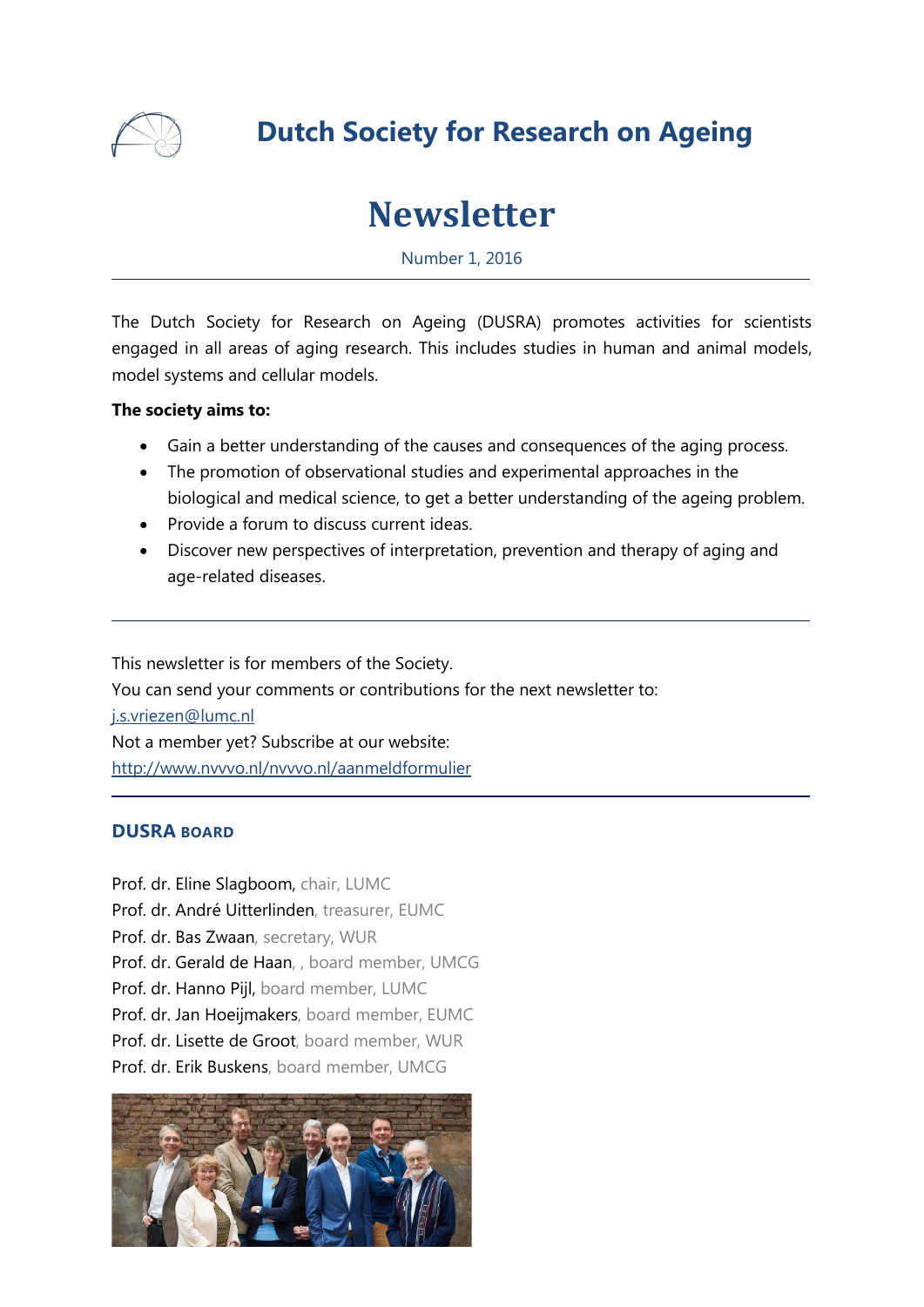#### **FROM THE BOARD**

#### Dear All,

Following the inspiring Kick-off meeting, thanks to you all, we have written a newsletter with some interesting information for you. First of all you will find included a summary of the Kick-off meeting. We also include a short summary of bullet points extracted from a Lorentz meeting that was held in January this year to discuss ways to stimulate translational science in ageing research. It will not surprise you that a major conclusion was that a large gap exists between basic and clinical science in ageing research and it became clear that both disciplines are eager to close that gap. With our DuSRA we intend to stimulate discussions in a thematic way to design, refine and jointly work on pipelines of research in which basic, biomedical and clinical groups work together. We do not have a lack of ideas but of navigators that can link fields of expertise in the light of a clinical endpoint.

With the DuSRA board we have used the conclusions of the Lorentz expert meeting to discuss the future of ageing research with ZoNMW, our major medical research council in The Netherlands. In addition we have taken the first steps to link our DuSRA with the Dutch Society for Internal Medicin to structure joint meetings concerning the themes and also with sister Societies on Ageing Research in the EU and the US. At a meeting in New York next year we will discuss collaborative efforts to generate more support for ageing research.

We hope you enjoy this Newsletter and wish you all a great summer.

Warm regards,

Eline Slagboom On behalf of the DuSRA board

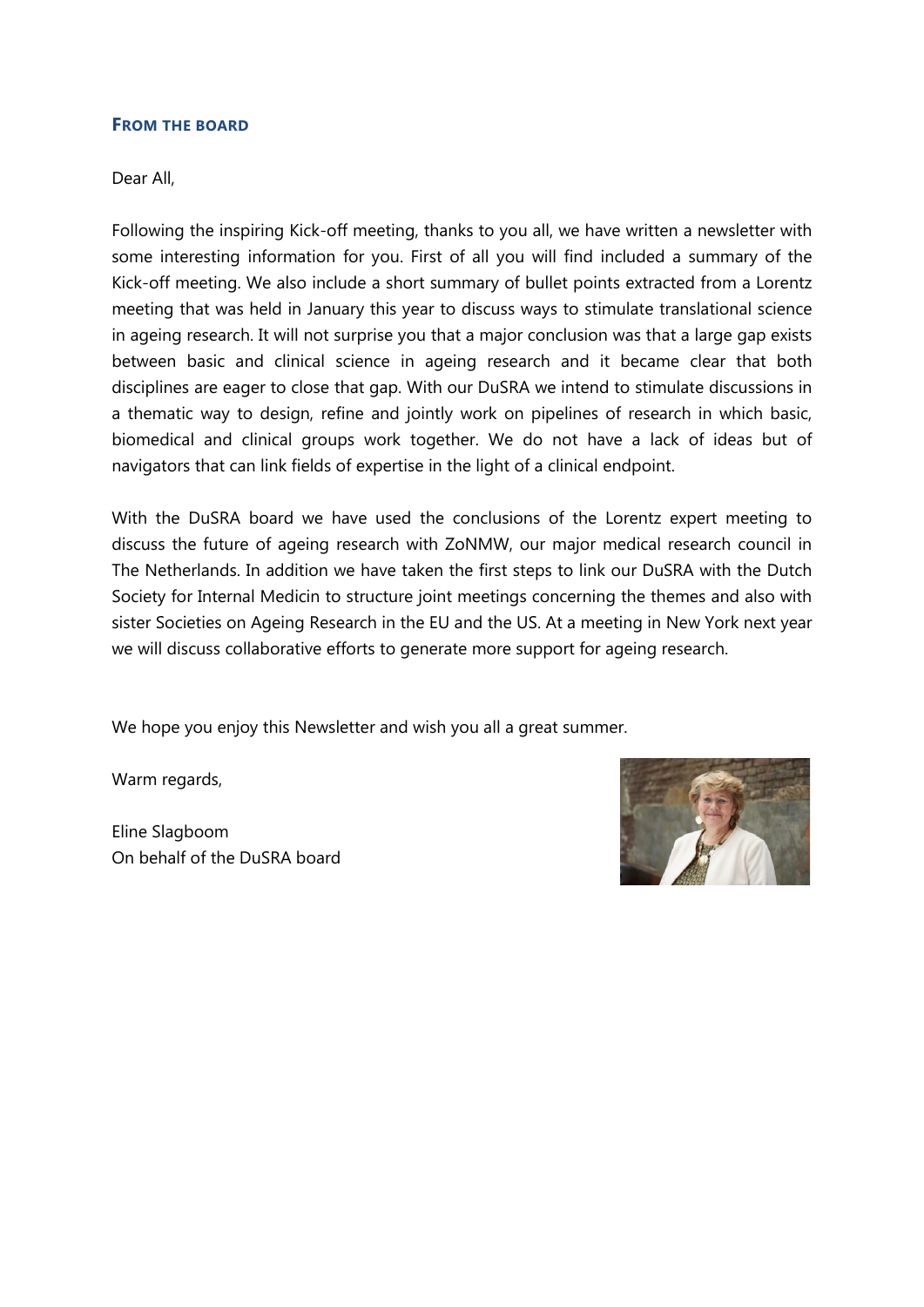#### **KICK-OFF MEETING- 'MEET THE DUTCH SOCIETY FOR RESEARCH ON AGEING'**

On the 15<sup>th</sup> of April 2016, the Dutch Society for Research on Ageing (DuSRA) held its wellattended kick-off meeting in Leiden. In the historical setting of the Scheltema building about 90 participants from a variety of backgrounds met to interactively discuss the challenges and opportunities for ageing research. The mix of researchers, clinicians, health care professionals, policy makers and representatives from industry ensured an active exchange of ideas and a lively discussion.

The programme centred on eight oral presentation that aimed to highlighting on the one hand the strength of the Dutch ageing research field, and on the other hand stressing the urgent need of tying together the research on the biology and molecular mechanisms of ageing with what is needed in the clinic and for immediate and long term health care and prevention for the elderly. These talks and Dutch ageing research in general were further supported and illustrated by poster presentations. The posters served as a means to make connections and meet up during a two hour dedicated time slot and during the lunch and the closing drinks. The potential impact of the meeting was illustrated by the active participation of the director of the National Institute of Aging (NIA) prof. dr. Luigi Ferrucci.

The meeting started with a welcome and introduction by prof. dr. Jan Hoeijmakers, one of the DuSRA board members. Prof. Hoeijmakers emphasised that fundamental knowledge on the biology of ageing is crucial not only to device strategies to alleviate the negative effects of reaching old age, but is also likely to uncover common causes of non-communicable diseases. This would enable the development of strategies that cuts across age-related



diseases such as dementia, cardiovascular diseases, and type 2 diabetes. Moreover, as was stressed in the presentation of the chair of DuSRA prof. dr. Eline Slagboom, the time is now to make the connection between more fundamental research on the biology of ageing and the pressing problems in the clinic and that are challenging the elderly and the health care providers alike. Prof. Slagboom underscored that

fundamental research (for instance though using animal models) should be much more put "at the service" of the scientific research questions associated with these problems. Prof. Slagboom therefore provided an exciting set of so-called research pipelines (s.a. muscle research, research into energy metabolism and metabolic health) along which the exchange of information, as well as integrated research projects, could be developed between research on the basic biology of ageing on the one and the needs of the clinic on the other hand.

During the presentations and the discussions there was largely agreement on the need of fundamental research on cellular and molecular mechanisms of ageing for which currently no direct relevance for the clinic could be foreseen. As ageing is such a ubiquitous phenomenon at all levels of biological organisation (from molecules, cells, tissues, to whole organisms), studying basic cellular processes can lead to unexpected yet crucial results. This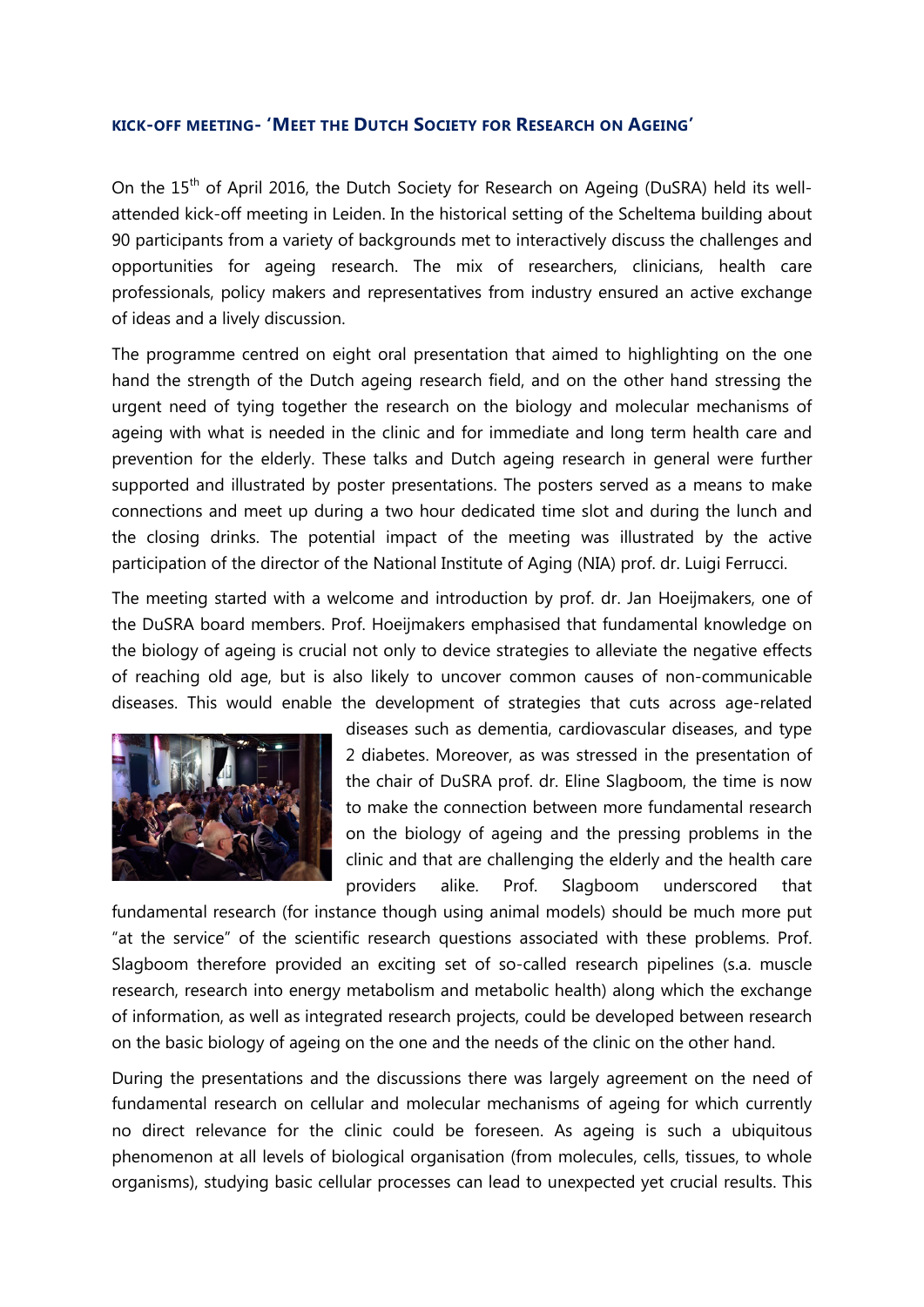

was very elegantly illustrated in the presentation of prof. dr. ir. Ellen Nollen. Prof. Nollen showed that her basic research on the cell biology of the nematode *Caenorhabditis elegans* has led to essential leads for understanding Alzheimer disease in humans. Her work illustrated that also nonvertebrate models have an essential role to play in ageing

research. The use of a mouse model proved its value in the work presented by dr. Ingrid Meulenbelt. Her work on osteoarthritis uncovered a crucial link between developmental and ageing related processes. Key observations in human cohorts could be experimentally verified, among other using a mutant mouse model.

The value of well-characterised and longitudinally followed human cohorts was very nicely explained in the presentation of dr. Joyce van Meurs. The Rotterdam Study is a prospective cohort followed since 1990 and genetic and molecular data has been collected for many subjects since then. This data allows the identification of candidate genes and mechanisms underpinning a large variety of health related phenotypes. The increasingly well-organised national and international consortia in human genetics provide an exciting platform for validation and cross-checking of results.

What to do with all this basic knowledge in the human context? One realistic and sustainable way to influence the ageing and health care trajectory of humans is through nutrition. Research in models and humans alike has indicated that nutrition, both amount and composition, affects health parameters up until very late ages. The presentation of prof. dr. Lisette de Groot showed the potential of nutritional interventions. Focussing on the protein balance, her talk at the same time highlighted the need for nutritional studies specifically in the elderly as what is beneficial for young or middle-aged individuals may actually be detrimental at old age. A specific public health perspective was provided by prof. dr. Erik Buskens. Using the "Blue zones" (areas in the world for which exceptional longevity has been reported) as a starting point, prof. Buskens explored the possibilities of how to eradicate the large health and lifespan gaps that are observed between different regions in the Netherlands, sometimes over relatively short geographical distances. One of the major challenges and focal points of DuSRA is to connect the knowledge on genetics, molecular mechanisms, and (nutritional) life style to these disparate life expectancies.



The DuSRA kick-off meeting did not only provide a Dutch perspective as it is realised that we should use the potential of international cooperation as many, if not all, of the discussed issues and major health and ageing challenges should be tackled in, and have a global context. Therefore, the board of DuSRA was especially pleased with the presence of a

delegation from the Brazilian scientific community in Sao Paulo and prof. dr. Luigi Ferrucci. Prof. Ferrucci in his presentation provided valuable insights into how he has and is shaping the research agenda of the NIA and what the specific challenges are that are associated with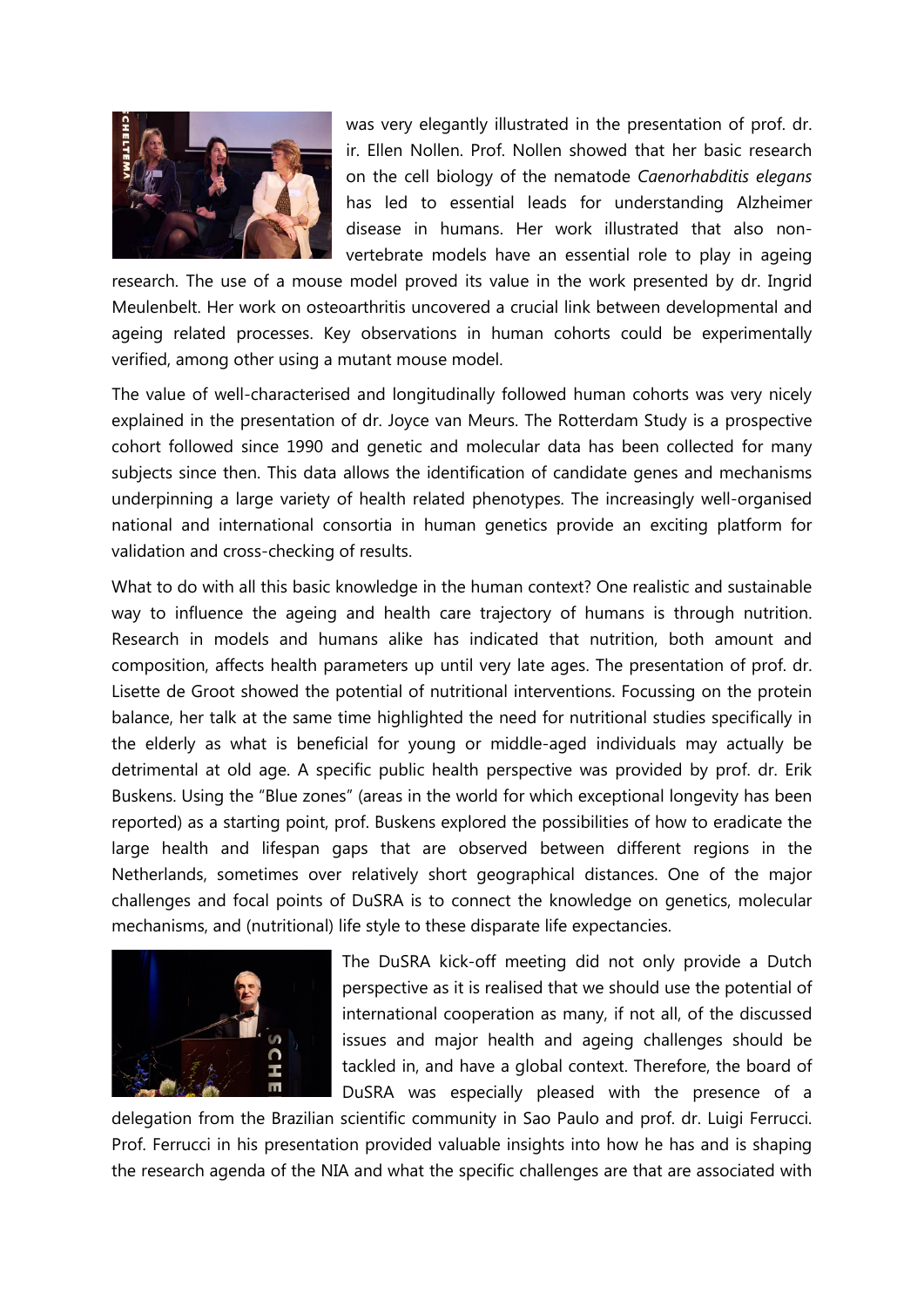bridging the very broad range of research approaches and topics in the ageing field. Currently, the NIA is focussing on how energy budgets relate to the ageing process and whether changes with age in these budgets could be both drivers of ageing as well as a means to influence its course.

For more information on the programme and the (abstracts of) the posters, mail us and ask for the booklet of the meeting (J.S.Vriezen@lumc.nl).

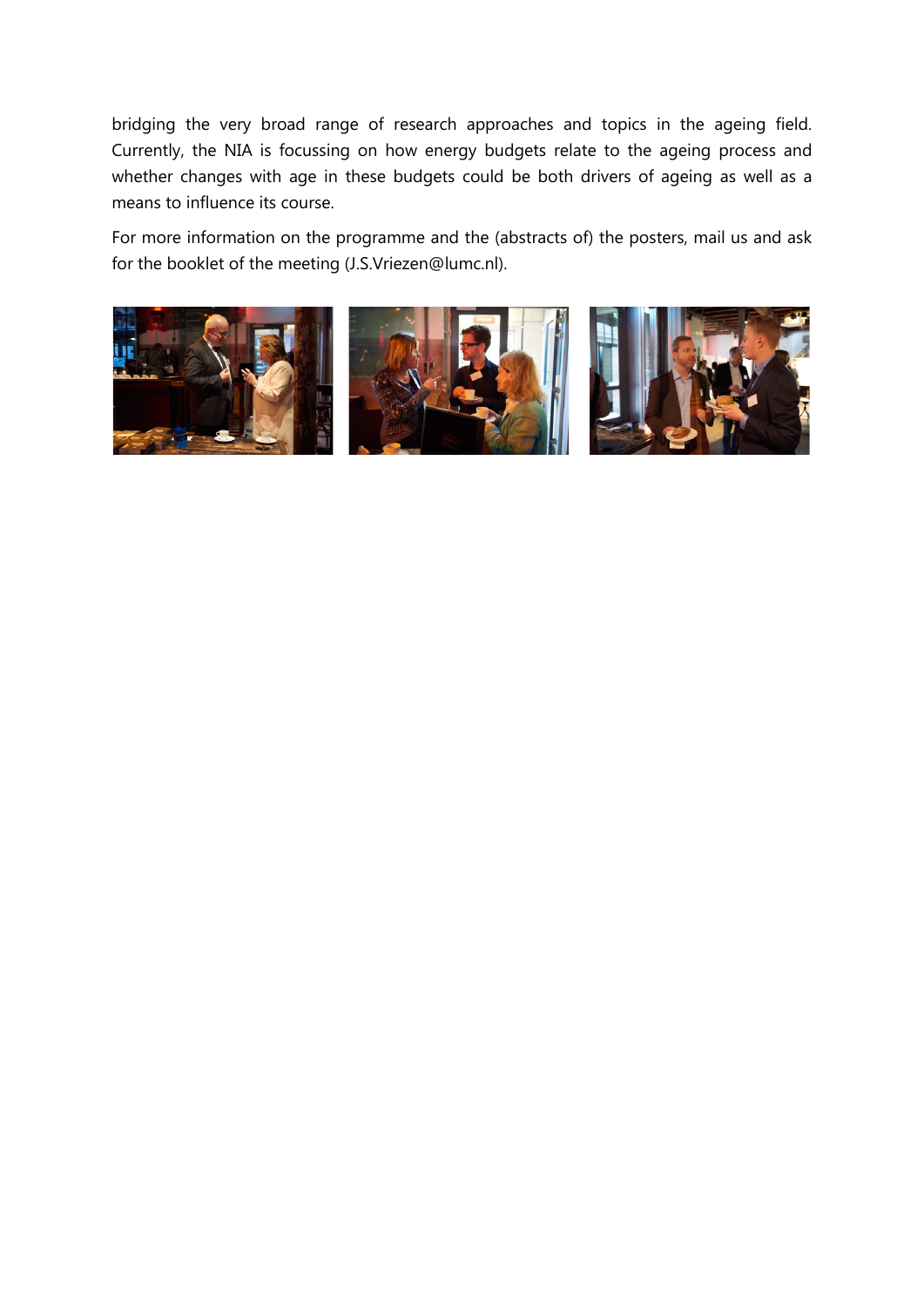# **LORENTZ MEETING** 6-8 January 2016 **'TRANSLATIONAL AGING RESEARCH.** *Challenges and opportunities'*

# **SUGGESTIONS TO IMPROVE TRANSLATIONAL EFFORTS OF AGEING RESEARCH** Why examining the ageing process?

Age is a common risk factor for all major chronic diseases we are faced with today (perhaps with the exception of depression). Lifestyle factors apparently interact with physical changes occurring in the course of life to disrupt normal physiology. Therefore, it is of critical importance for our understanding of the pathogenesis of all chronic disorders to map the aging process *per* 



*se* and find ways to beneficially modulate it. So far, this has been done with great success primarily in laboratory animal models. The time has come to shift focus to the aging process in humans.

The Lorentz meeting advised on five major points of improvement to stimulate translational research.

- 1. Improving communication and joint programs for basic and clinical sciences.
- 2. Improving the understanding and modulation of human ageing.
- 3. Improving research in the human biomedical and medical domain.
- 4. Improving accessibility of human big data and biological material.
- 5. Support for future focus.

Read the whole article (volgende gedeelte link naar website met stuk)

#### **Improving communication and joint programs for basic and clinical sciences.**

**Problem:** The lack of contact between basic, biomedical, and clinical research hampers exploration of the translational potential of results. These disciplines need to understand, and eventually share, each other's language, ideas, jargon, and methods.

• **Solution a:**

Stimulate clinical parties to join DuSRA, make integrated meeting programs and working groups.

#### • **Solution b:**

Define and structure working programs as research pipelines with the goal to improve the health of specific systems. For example, the musculoskeletal system, the brain-heart axis (neuro-cardio-vascular degeneration), and neuroendocrine systems. as they affect multiple diseases. Draw pipelines of subsequent steps in joint research of clinicians and basic scientists based on improvement of specific systems, defined by surrogate and clinical endpoints (see also point 2-4).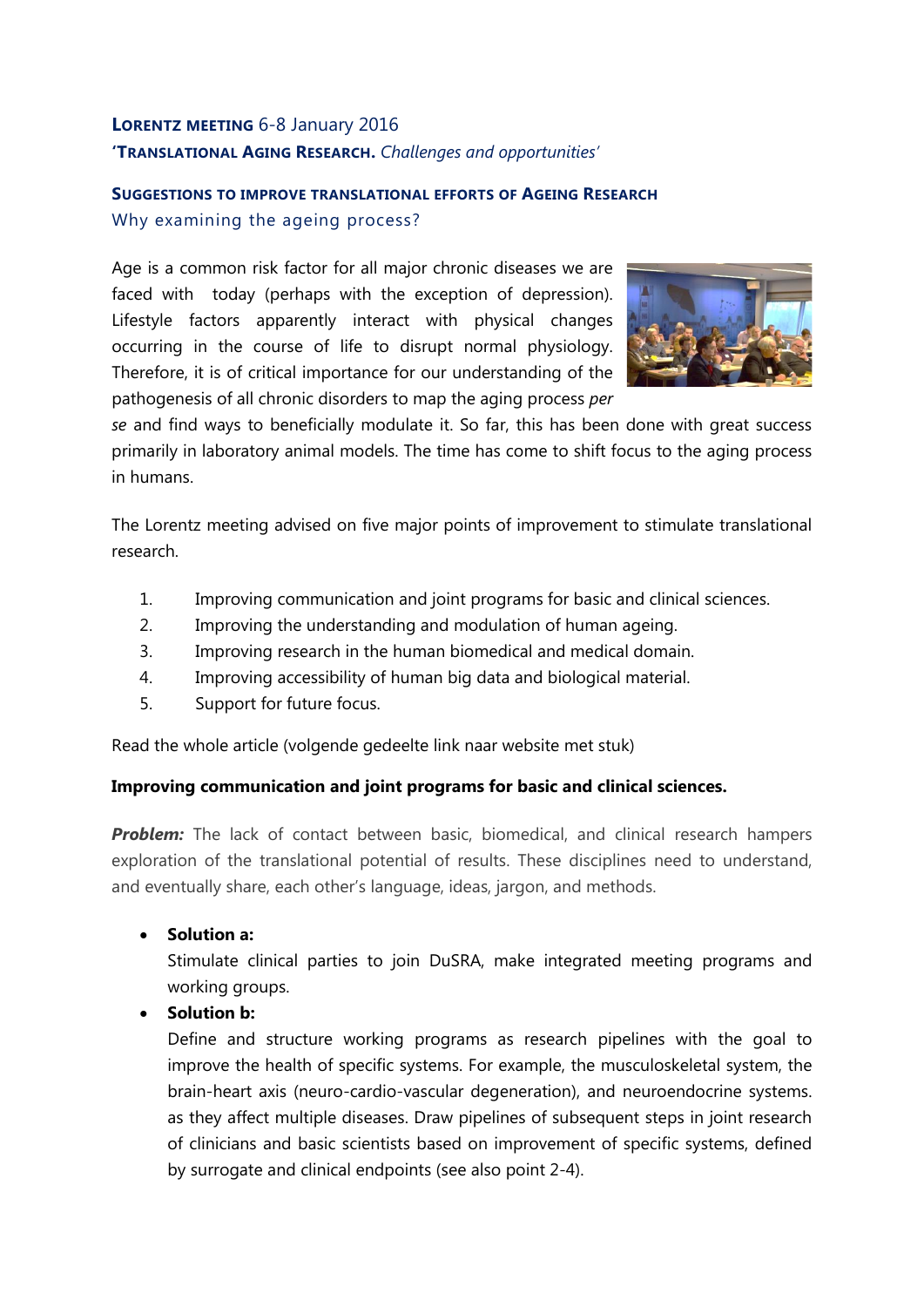## • **Solution c:**

Training programs for 'Navigators'. The Max Planck Institute in Cologn created special jobs for 'navigators', dedicated to translational science which combined in their training program sufficient knowledge of basic sciences and clinical research to connect these disciplines.

#### **Improving the understanding and modulation of human ageing.**

**Problem:** Suboptimal alignment between ageing research in animal models and humans.

- Central ageing mechanisms in animals include energy metabolism and homeostasis (brain/muscle/cell driven), damage control (immune response, DNA repair, proteasome), and developmental programs (stem cell maintenance, epigenetic maintenance of differentiation). Many of these pathways have to be more systematically investigated for their relevance to human ageing.
- Research in animal studies is providing leads by which such mechanisms can be modulated during the life course. These need to be followed up in physiological studies of humans and animals simultaneously. International experts at the Lorentz meeting indicated that The Netherlands is in a fantastic position to reach such complementarity.
- Animal studies should focus on providing novel biomarkers monitoring the modulation of physiological ageing in specific functional systems (1b) and that can be used in humans. Focus for biomarker studies on longitudinal human and animal cohort studies.

#### **Improving research in the human biomedical and medical domain.**

**Problem:** Medical interventions in elderly fail if drugs were not tested in heterogeneous elderly populations. For age-related diseases, drugs are often developed for surrogate endpoints (improvement of clinical endpoint takes too long). In trials they tend to fail because of unexpected (pleiotropic) negative effects on clinical outcomes. Likewise, preventive intervention studies are usually too small to test what treatment works best for which group of elderly.

- More research into the effect of drugs in elderly individuals including testing drugs and the molecular pathways they affect in aged cells and tissues (of animals and humans).
- Larger scale physiological (challenged) studies in elderly humans. Larger and longer intervention studies focused on testing resilience and modulation of healthy ageing.
- Increase coherence of human biomarker research. Come to agreement on reliable maximally informative biomarker sets that establish individual physiological/biological age to be used as outcome measures in intervention studies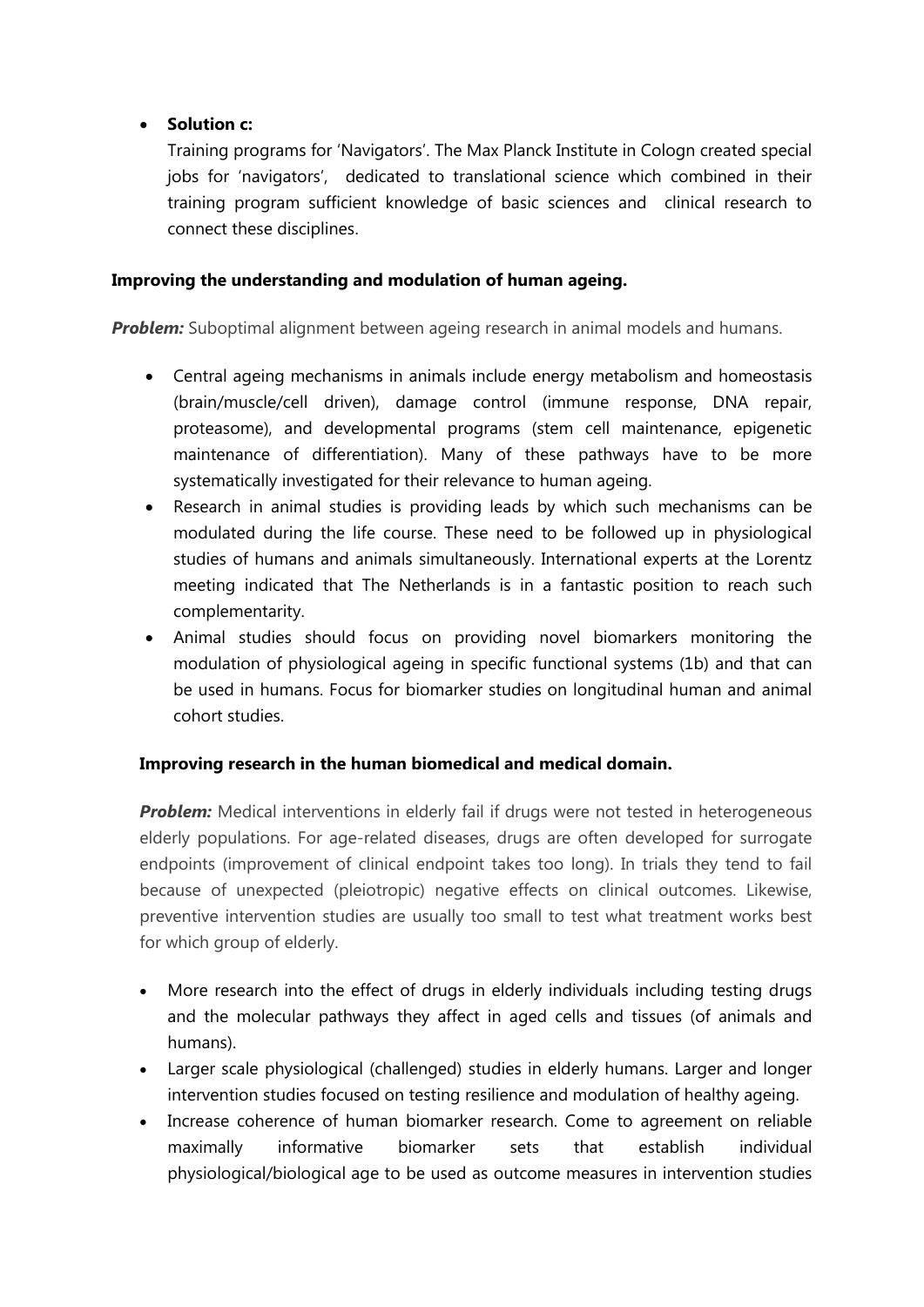and in population-level surveys. Maximally informative means predictive of morbidity/mortality at different age strata.

- Better classification of elderly patient groups (for personalized medicine) requires collection of hospital-based elderly patient cohorts (in addition to population based cohorts).
- Formation of collaborations around deeply phenotyped human cohorts with high definition and multilevel genomics data to produce reliable and reproducible (genomic) markers for disease and healthy ageing.
- More attention for ongoing life course studies (currently in the longest study individuals were followed from birth to 70 years). Focus on familial risk (better control treatment of hypertension in middle aged offspring of dementia patients). Focus on diversity in the population (gender, origin) and include studies in developing countries of which the ageing population will grow even faster than ours.

### **Improving accessibility of human big data and biological material.**

**Problem:** Only about 15% of stored biosamples are being used in research, knowledge on repositories of human biosamples, human data and data analysis tools is not sufficiently distributed.

- Organize datawarehouses of patient material, biological samples in cohorts and in animal studies.
- Improve trainings for basic animal and clinical scientists to work with these and human web based data and promote collaboration between computational biologists and clinical scientists to improve methods of data analysis.

#### **Support for future focus.**

- Focus research programs on translational research eventually applicable in clinical practice. Balanced reviewing panels of clinical and basic scientists for projects on ageing research to improve funding for translational research. 'Ageing' has often been a priority in funding programs without experts in reviewing panels.
- Focus on influencing central mechanisms driving ageing where clinical, basic human and animal studies jointly explore functional systems; to help in designing the pipelines, attract professionals trained in translational research for disease.
- Focus on increasing awareness of content and value of ageing research in industry in order to gain support for including ageing research in large funded programs. It is noteworthy that a company such as Calico has recruited many prominent scientists with distinguished track records in basic research. Calico, as DuSRA, strongly believes that more funding for basic research is essential for combating ageing and associated diseases.